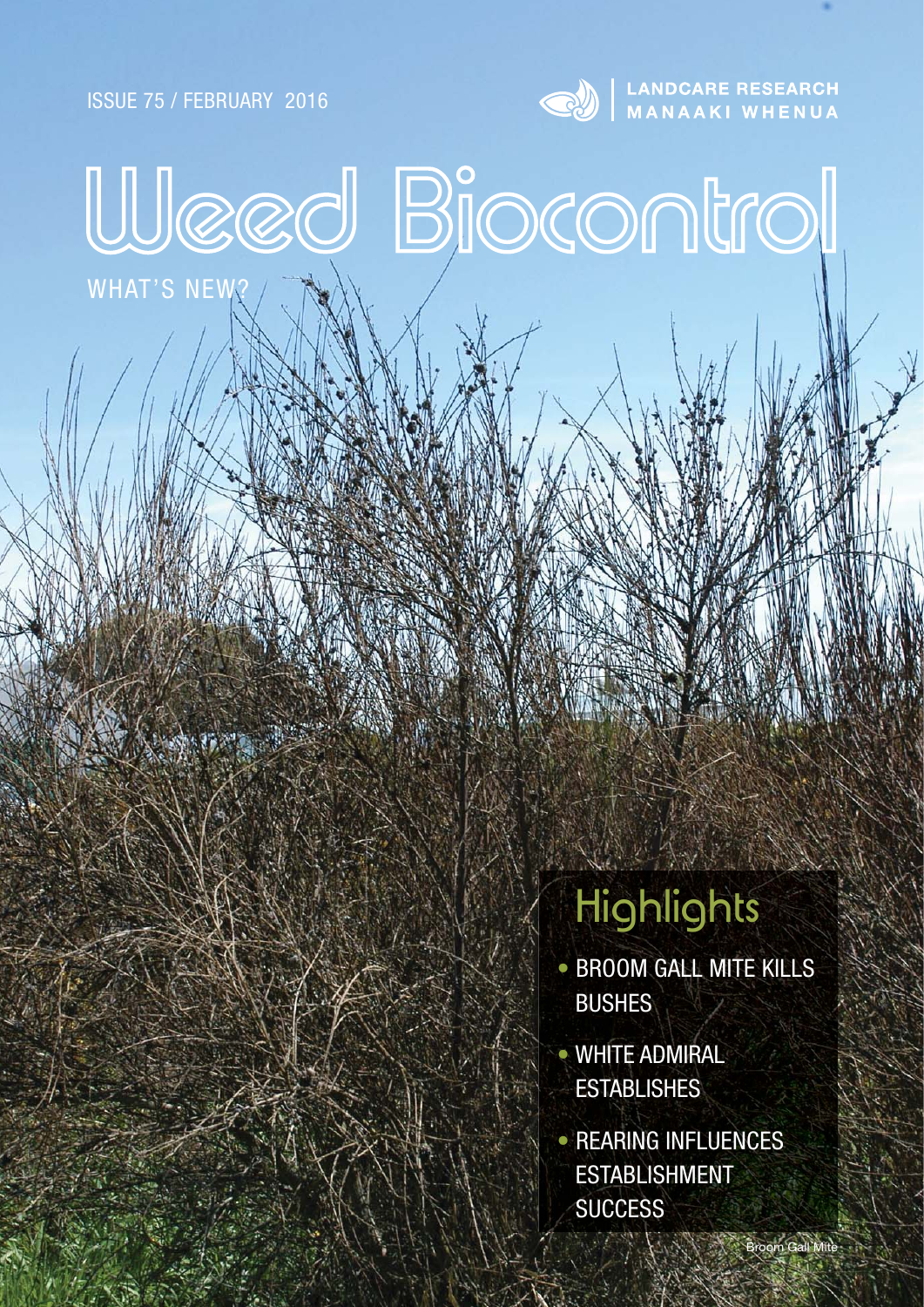| <b>NEWYEAR, NEW AGENTS</b>       | 2 |
|----------------------------------|---|
| <b>BROOM GALL MITE A</b>         |   |
| <b>DECADE ON</b>                 | 3 |
| NEWS FROM THE 'REARING END' 4    |   |
| <b>WHITE ADMIRAL BUTTERFLY</b>   |   |
| <b>ESTABLISHES</b>               | 6 |
| <b>AUTUMN ACTIVITIES</b>         | 7 |
| <b>ONLINE WEED ID NOW BIGGER</b> |   |
| <b>AND BETTER</b>                | 8 |

### Key contacts

EDITOR: Lynley Hayes Any enquiries to Lynley Hayes hayesl@landcareresearch.co.nz

THANKS TO: Leah Kearns LAYOUT: Cissy Pan

CONTRIBUTIONS: Alison Evans



usters.org.nz

This information may be copied and distributed others without limitations, provided Landca ch New Zealand Ltd 2015 and the source tion is acknowledged. Und ces may a charge be made for th information without the express Landcare Research New Zealand Ltd 2014 ISSN 2463-2961 (Print) ISSN 2463-297X (Online)

#### www.landcareresearch.co.nz



### Contents **New Year, New Agents**

 Welcome to 2016! So what can we expect 2016 to hold with regards to new weed biocontrol agents? Well potentially quite a few. Just before Christmas the EPA approved the release of a second agent for moth plant (*Araujia hortorum)*. However, it may be some time before this rust fungus (Puccinia araujiae), like the first agent approved against moth plant, the beetle (*Colaspis argentinensis*) can be released in New Zealand. Unfortunately, in recent years it has become extremely difficult to get permits to export prospective biocontrol agents out of Argentina. This is also the reason that the Chilean needle grass rust (*Uromyces pencanus*) has not been released here yet. However, it is hoped that a recent change of government in Argentina will finally make it possible to secure these long awaited export permits, allowing releases of these three new agents to get underway. Fortunately the Japanese honeysuckle (Lonicera japonica) project has not struck any permitting issues and the first release of the Japanese honeysuckle longhorn beetle (*Oberea shirahati*) is expected to be made later this year. It is also looking hopeful that widespread releases of the white admiral (*Limenitis glorifica*) can begin then too (see story on page 6).

We will also be keeping the Environmental Protection Authority (EPA) busy with applications to release a number of new agents. The EPA is currently considering applications to release a weevil (*Grypus equiseti*) for field horsetail (*Equisetum arvense*), and a beetle (*Chrysolina abchasica*) and a moth (*Lathronympha strigana*) for tutsan (*Hypericum androsaemum*). If approved, field releases of these insects are likely to begin this spring, and it will be the first time that any of them have been used as biocontrol agents anywhere in the world. An application is currently being prepared to request permission to release a gall-forming wasp (*Tetramesa romana*) and a scale insect (*Rhizaspidiotus donacis*) for giant reed (*Arundo donax*) control. Both species have been established for this purpose in the USA and Mexico. We originally imported these agents with the intention of gaining permission to release them in the Cook Islands, but there was a change of plan when it became apparent that some of the plants thought to be giant reed in Rarotonga were in fact other very similar-looking grasses. Giant reed is of limited distribution currently in New Zealand too, but appears to be spreading and is likely to become a worse problem since it has been nominated as one of 100 of the "World's Worst" invasive species.

Later in 2016 we hope to be in a position, subject to final host-testing delivering suitable results, of being able to prepare EPA applications for a new agent, the leaf curling gall mite (*Aceria vitalbae*) for old man's beard (*Clematis vitalba*), and the first agent for wild ginger (*Hedychium gardnerianum*), which is likely to be the stem-mining fly (*Merchlorops* aff. *dimorphus*). Both will also be world firsts. So 2016 is well and truly shaping up to be another year in which New Zealand leads the world in the development of new weed biocontrol agents.

If you would like to find out more about new agents being put forward for approval, or to make a submission to the EPA, you can find further details on our website (www.landcareresearch. co.nz/science/plants-animals-fungi/plants/weeds/biocontrol/approvals) and/or on the EPA's website (http://www.epa.govt.nz/consultations/new-organisms/Pages/default.aspx).

The field horsetail and tutsan projects are funded by the Lower Rangitikei Horsetail Control *Group and Tutsan Action Group respectively, both primarily with funds from the Ministry for Primary Industries Sustainable Farming Fund plus co-funding from a range of sources. The old man's beard, wild ginger, moth plant and Chilean needle grass projects are funded by the National Biocontrol Collective. Members of this collective are also supporting the giant reed project.*

#### CONTACT: Lynley Hayes

hayesl@landcareresearch.co.nz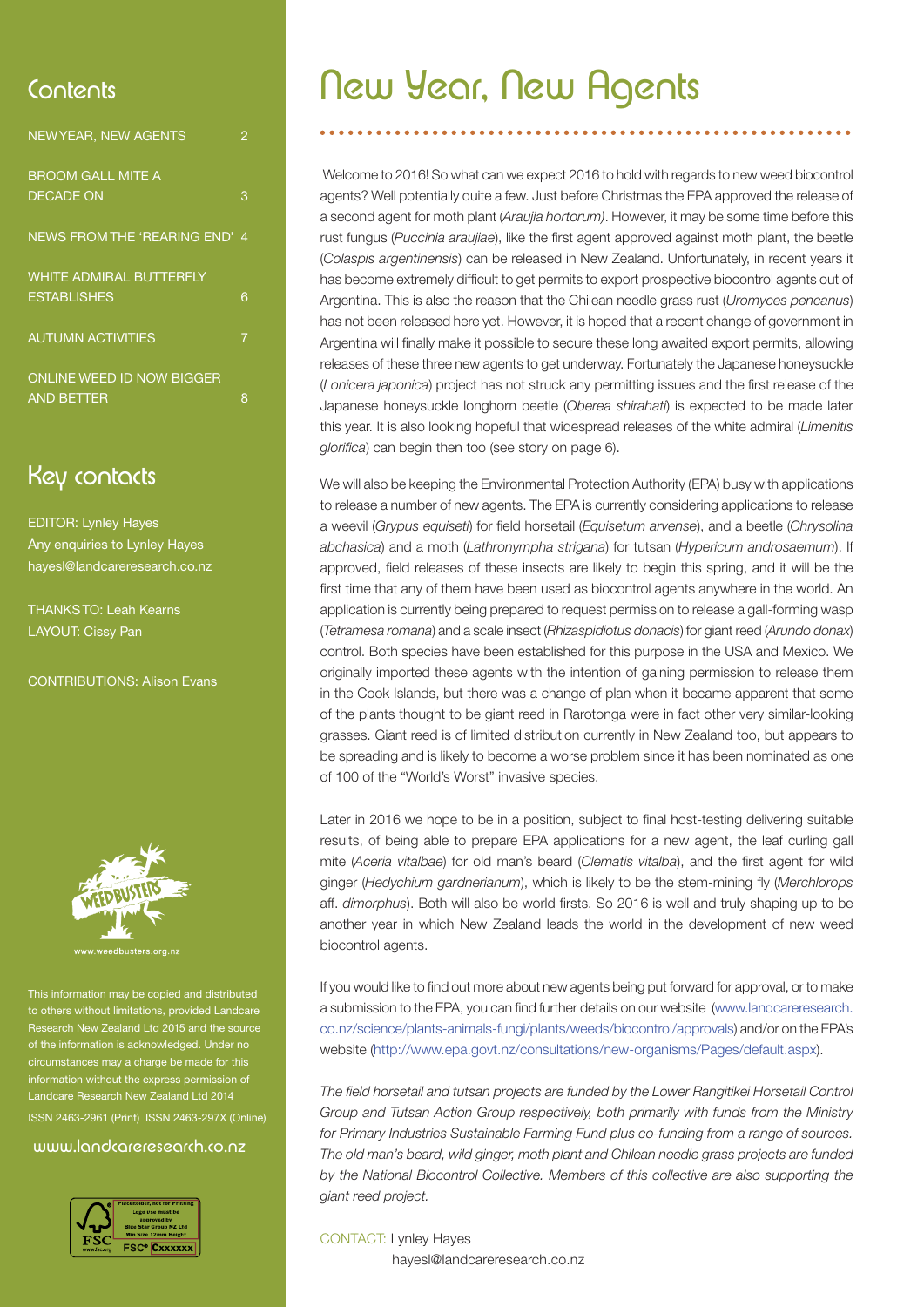### Broom Gall Mite a Decade on

It has been 10 years since the broom gall mite (*Aceria genistae*) was brought to New Zealand to try to reduce the menace caused by Scotch broom (*Cytisus scoparius*). Although the mites are too small to see with the naked eye, the damage they are doing to broom is now becoming obvious. The gall mites spend the winter hiding away in the buds on broom stems, and in the spring feed on the new growth, causing galls to form that can be up to 30 mm in size. As well as damaging the plant, the galls offer a refuge for successive generations of the tiny gall mites and protect them from predation. "We are excited to be finally making progress on this plant, which causes extensive damage to both conservation and productive landscapes," said Quentin Paynter, who has devoted several decades now to studying broom and how best to beat it.

Hugh Gourlay has been checking on the mites' progress at Leslie Hills in North Canterbury where trials have been set up to measure the impact of broom biocontrol agents. He has been surprised at how quickly the mites are getting around. "The mites are being more easily dispersed by the wind than we thought they would," said Hugh. Adults initiate a stand-up posture when they want to be carried by wind, but a number of factors affect this, including wind speed, temperature and humidity," said Landcare Research's mite expert (acarologist) Zhi-Qiang Zhang.

While the mite is proving slow to establish in some regions it is booming in others, such as Canterbury, where it is now killing whole plants in the field. "I marked 144 plants at Leslie Hills to follow and 3 years later half of them were dead and the rest were galled so might still follow suit. Also, at Lincoln 70 out of 72 plants planted out for trial work have died, most likely due to gall mite attack," said Hugh.

Environment Canterbury (ECAN) has been the first agency to see the benefits of the gall mite. Steve Palmer from ECAN was involved in redistributing the mites last year using a helicopter. "Infested stems were dropped from a height of 3 m onto broom plants in a 30-km stretch of the Clarence River bed," said Steve. "We delivered 1382 stems using this method. When the galls dry out, the mites exit them and crawl into developing shoot buds where they feed and initiate new gall formation," said Steve. "Weeds such as broom are a big problem in river beds because they reduce the amount of habitat available to nesting birds such as terns, dotterels and gulls," Steve explained. "We had to gain ministerial approval to introduce the mites onto Department of Conservation estate in December, but when it came time to release them we were surprised to find them already there," he said. "Either we missed seeing them because they were less obvious on our first visit or they had dispersed there since," said Steve. "In any case, there were broom plants that were heavily loaded with galls and others that were completely dead. It was really impressive to see and very encouraging."



Broom in the Waiau River that has succumbed to the combined pressures of gall mite attack and drought.

ECAN Biosecurity Officer, Terry Charles has also reported significant damage to broom plants in the Waiau River, North Canterbury, 3 km downstream of the original 2009 release site made by the Canterbury Broom Group (which formed to tackle the serious broom situation in North Canterbury). "The broom is heavily galled and this, in combination with the dry conditions, has killed large areas of broom. ECAN biosecurity officers have been making strategic releases of this agent in North Canterbury and Kaikoura since 2012. We are increasingly confident that this is going to be a successful agent," said Terry.

The gall mite is part of a suite of complementary broom agents comprising a leaf beetle *(Gonioctena olivacea ),* seed beetle *(Bruchidius villosus),* psyllid *(Arytainilla spartiophila ),*shoot moth *(Agonopterix assimilella )* and twig miner *(Leucoptera spartifoliella ).* As well as being possibly the most damaging, the mites appear to be the most tolerant of shaded conditions. "This will be especially helpful in environments, such as regenerating forests, where broom can reach high densities in the understory," said Quentin.

*A video about ECAN's project to deploy the gall mite in the Clarence River is available at:* https://youtu.be/nrm676BlCH4. *Trials to measure the impact of broom biocontrol agents in North Canterbury are funded by the Ministry of Business, Innovation and Employment as part of Landcare Research's Beating Weeds programme.*

#### CONTACT: Quentin Paynter

paynterq@landcareresearch.co.nz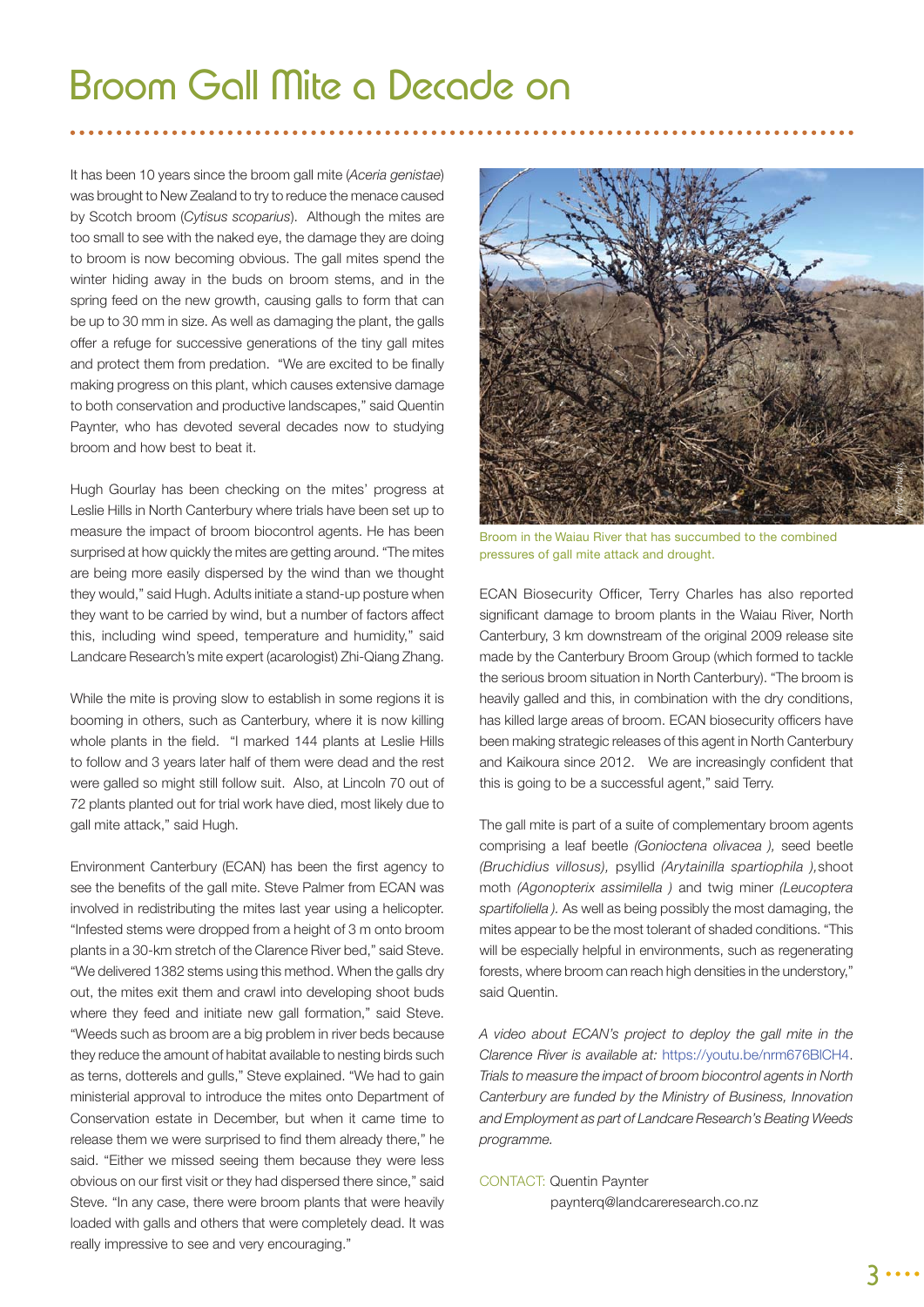### News from the 'Rearing' End

The failure of weed biocontrol agents to establish in the field can be costly in terms of resources, but also because of ongoing harm to the environment and productive landscapes. Whether or not we can easily rear biocontrol agents can have a significant bearing on agent establishment and, therefore, on the outcome of weed biocontrol projects. Quentin Paynter has recently led a study to analyse which key factors influence our ability to successfully rear biocontrol agents.

In his analysis Quent compiled a list of agents that had been reared both in and out of containment in New Zealand. He used published records and the Landcare Research release database to classify the resulting 82 species into three categories: species that could be reared easily for several generations; species that could be reared through at least one generation, but only in low numbers, and species that could not be reared at all. Quent then tested whether rearing success was influenced by feeding guild, taxon and novelty (whether the agent had been reared successfully overseas). Quent also explored whether mandatory disease testing, introduced in 1984, had had an impact on the establishment of the 43 species introduced after this time.

Of the 82 agents considered, 13 species could not be reared in containment. Six of these 13 species did not mate and as a result did not produce fertile eggs. Four species didn't reach maturity due to poor host plant quality and the remaining three species failed to emerge from hibernation. Thirteen species were unable to be reared in large numbers, but the reasons for low breeding success were not so easy to identify.

"Generally speaking, we have fewer problems rearing agents that have already been used overseas in other biocontrol programmes as more is known about their lifecycles and preferences. However, if an agent is novel, we have to develop the rearing techniques ourselves, which can require some degree of trial and error," Quent added.

"The feeding strategy of the agents (feeding guild) can also influence our ability to rear them. For example, root and rosette feeders are more difficult to rear than defoliators," explained Quent. "Beetles seem to be generally easier to rear than moths, and sawflies are more difficult again as they are very particular about the conditions they need for hibernation. "Agents such as stem borers, that require mature stems, can be logistically difficult because of the size or maturity of the plants required," he commented.

The containment phase, where all new agents must be housed in a secure facility under artificial conditions for several months, can be especially challenging. This phase is essential to ensure that the correct species has been imported, and that no unwanted hitchhikers have come along for the ride. Often the biggest obstacle is successfully growing the weeds themselves under artificial conditions, along with the added challenge that most of the problem weeds in New Zealand originate from the Northern Hemisphere. Therefore, any insects newly imported into containment from that part of the world will be out of phase with Southern Hemisphere conditions, which may necessitate manipulating their hosts to flower or produce fruit or new growth out of season in containment, which can be tricky. "To get

> around this problem we can do the host range testing overseas, but at some point insects progressing towards release must be rephased by manipulating light and temperature regimes, and this is easier for some species than others," said Quent.

> Some plants sulk when grown in pots, and none do as well under artificial light regimes as in natural sunlight. If host plants are not of sufficient quality the insects will also do poorly and may not survive. Outbreaks of pests, like aphids, can also be a problem since they cannot be controlled in ways that might also harm the biocontrol agents," he added. Other frustrations include agents failing to emerge from winter hibernation since the normal triggers are absent or confused inside containment, and staggered emergence



Rearing insects in containment can be especially challenging.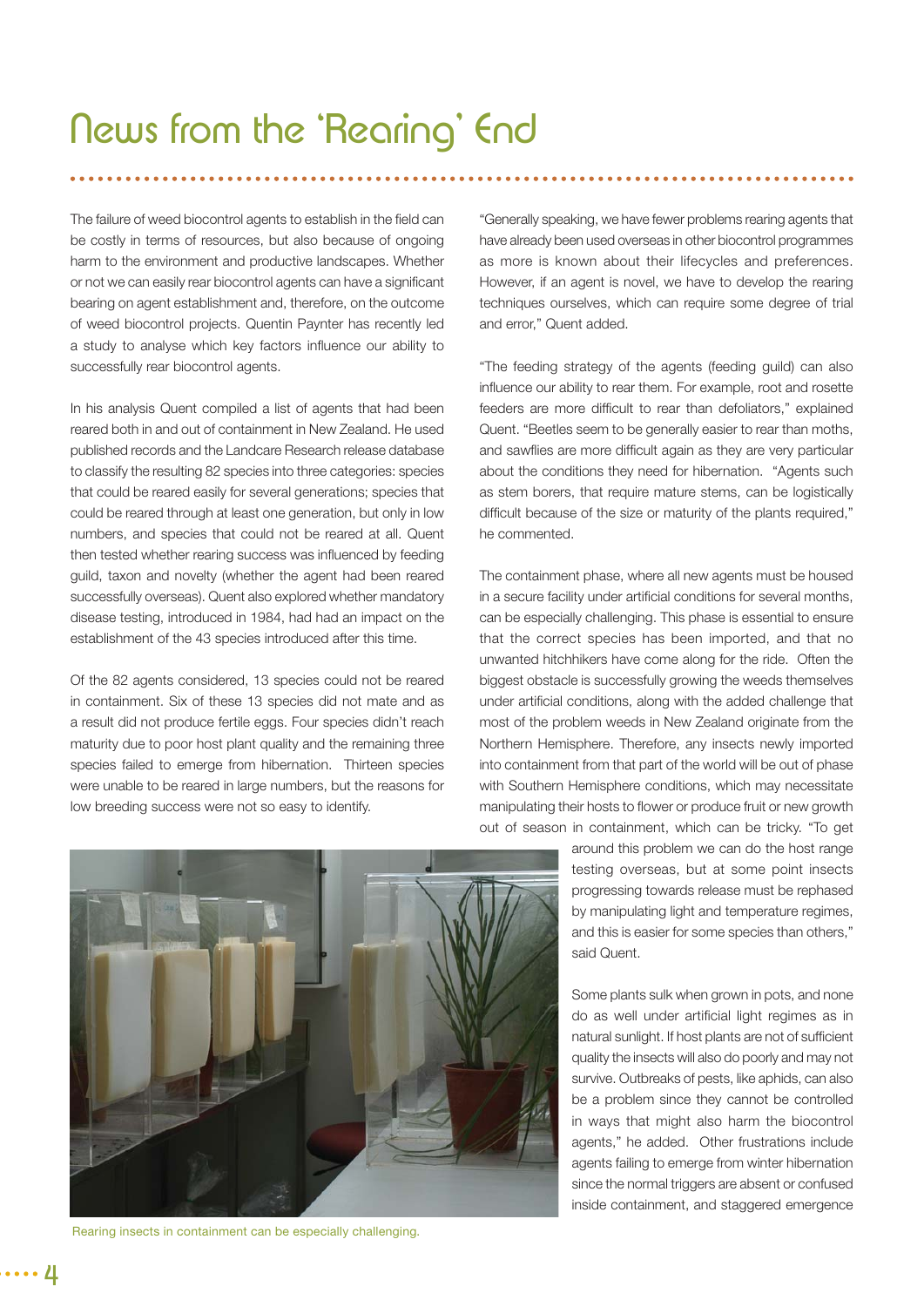times (a strategy thought to have evolved to avoid parasitism). Sometimes males and females emerge at different times with little overlap, posing an additional complication.

"A recent example, where we had major rearing challenges was with the white admiral butterfly (*Limenitis glorifica*) for Japanese honeysuckle (*Lonicera japonica*). These butterflies need a lot of room to do elaborate courtship displays, which is not possible in containment, and the end result was that we could not get the butterflies to mate. Attempting a hand-pairing technique developed for other related *Limenitis* species, and releasing the white admiral into a spacious butterfly house were also unsuccessful," said Quent. The only remaining option was to release new adults in the field where they could breed naturally. Despite the fact that only a small number could be released, for a variety of logistical reasons, success has been achieved (see article this issue on page 6).

The downside of not being able to mass rear agents and having to rely on natural breeding under field conditions instead, is that it can take longer before widespread releases can begin. Climate-controlled rearing rooms allow colonies to be kept at the optimal temperature and not at the mercy of the weather, predators or parasitoids. It is also obviously easier to keep tabs on them indoors and collect them up when it's time for releases to be made.

"It is pretty well recognised that agent establishment is closely linked to the number of individuals that are released and the number of release sites," said Quent. "This was supported by our analysis, which showed a positive correlation between release size and establishment success. With the sole exception of one unsuccessful Californian thistle agent (*Hadroplontus litura*) back in 1976, all of the establishment failures associated with small release size have occurred since 1984, when disease-testing became mandatory," explained Quent. Prior to 1984, if rearing proved difficult large direct field releases from the country of origin were made instead. For example, around 150 000 gorse seed weevils (*Exapion ulicis*) were directly released. However, this type of activity is no-longer possible. Traditionally, disease screening has required sacrificing a percentage of the population to be released and getting an insect pathologist to examine them in minute detail under a microscope. Such time-consuming and painstaking work is not practical for large samples, and so only relatively small numbers (<400) have been direct field released since 1984. More recently, non-destructive molecular methods have become feasible, such as screening for evidence of disease in the faeces (frass). However, such tests need to be developed on a species by species basis and are not yet widely available.



Due to rearing challenges only a small number of Californian thistle stem miners (Ceratapion onopordi) could be field released, and their fate is unknown.

In summary, Quent's analysis demonstrated that difficulties have been experienced with rearing about one-third of all biocontrol agents in New Zealand and c. 16% could not be reared at all. The best predictors of rearing success were novelty (i.e. whether or not an agent had already been reared successfully in another country) and the feeding guild the agent belonged to. Since rearing difficulties have contributed to the establishment failure of five out of 34 agents released between 1985 and 2014 (i.e. about one in seven agents approved for release) this suggests that the cost-effectiveness of weed biocontrol programmes could potentially be enhanced by:

- prioritising (but not discounting) candidate agents based on feeding guilds that are likely to be straightforward to rear and/ or doing small direct field releases and then redistributing the agents once establishment has been achieved.
- developing better information pathways between research institutes to improve the techniques used to rear agents in containment and identify the main causes of rearing failure.
- developing improved direct-release methods for agents that are difficult to rear, such as using non-lethal molecular analysis allowing a larger number of individuals to be released.
- releasing agents in more climatically favorable sites first to establish source populations that can be used to support releases in more climatically extreme environments.

*This project is funded by the Ministry of Business, Innovation and Employment as part of Landcare Research's Beating Weeds programme.*

CONTACT: Quentin Paynter paynterq@landcareresearch.co.nz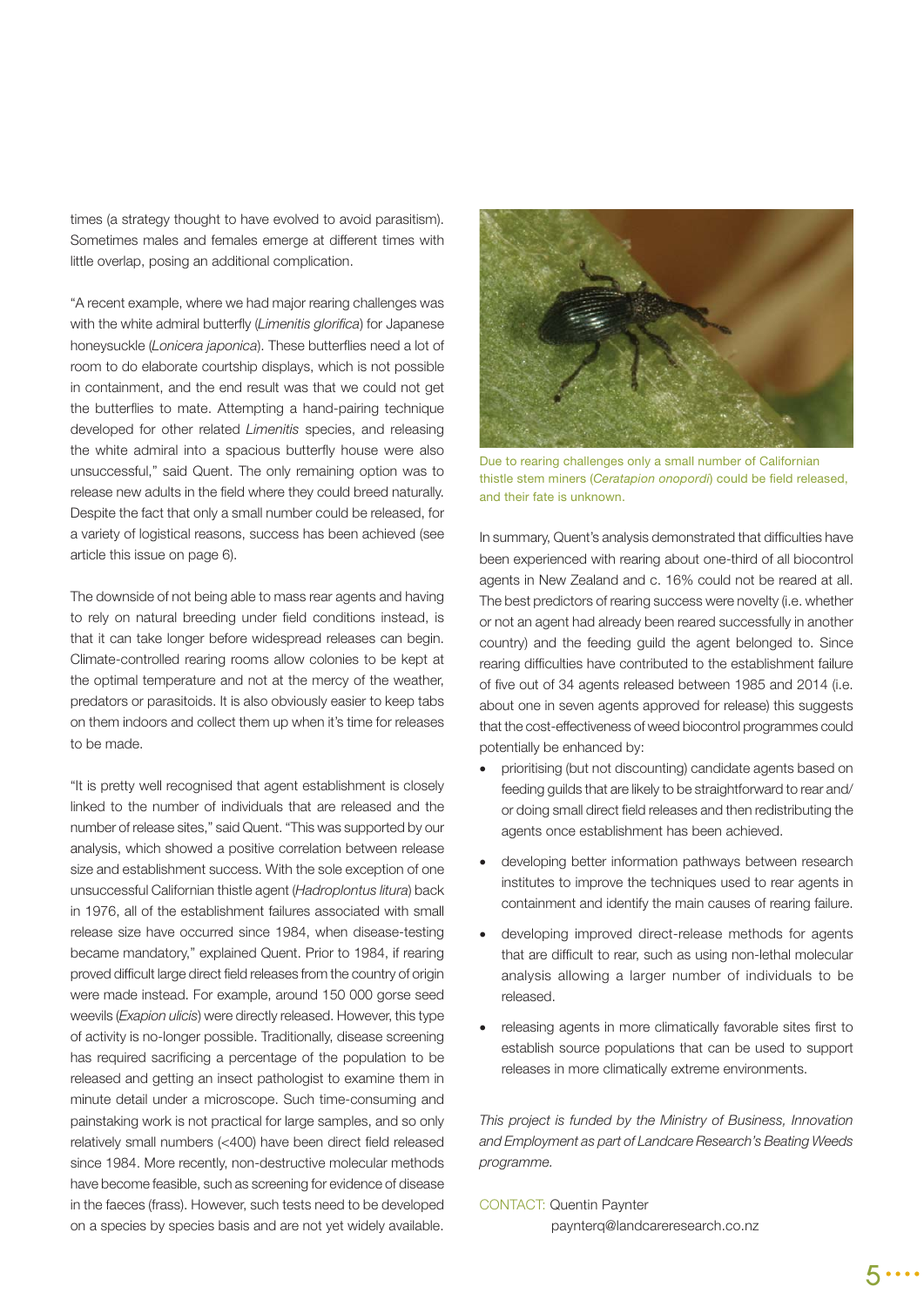### White Admiral Butterfly Establishes

One of the highlights of last year was releasing the Honshu white admiral butterfly (Limenitis glorifica) in November 2015 and observing that it had successfully reproduced at a location in the Waikato, with subsequent generations emerging in January and again in March 2016.

However, Quentin Paynter, who has been leading the project, noted that "we cannot be certain an agent has successfully established until it has successfully overwintered." "We were concerned that conditions in New Zealand might not be ideal for hibernating larvae because winters here are generally much milder than in Japan," he added. So, it was with a little trepidation that Quent returned to the Waikato release site this spring.

Japanese honeysuckle (*Lonicera japonica*) is now a widespread weed in both the North and South Islands and biological control is the only reasonable option left to reduce the prevalence of this vigorous vine. "We were limited to releasing newly emerged adult butterflies because of the difficulty we had rearing them in containment, where the conditions were not suitable for their courtship flight and mating," said Quentin. "It was a bit of a long shot because we were relying on them finding a mate and producing offspring from relatively small numbers."

Fortunately the larvae did successfully overwinter, as Quent saw several adult butterflies at the Waikato release site last November. despite relatively cool and windy conditions. "November is equivalent to May in Japan, which is when butterflies emerge in lowland sites there, so as it turns out, we released butterflies at just the right time."

Quent and Hugh Gourlay visited the Waikato release site again in December finding eggs and 1<sup>st</sup> instar larvae. The eggs and larvae were not that hard to find, but they were not abundant enough to consider collecting and redistributing larvae to other sites yet. "They are probably diluted by the vast amount of honeysuckle present at the site," said Quent. "The presence of eggs and larvae several hundred metres from the release site also shows that butterflies have clearly begun dispersing away from the original release site," noted Hugh, adding that "dispersal could be rapid because the adults are strong fliers and there is a vast amount of honeysuckle in the nearby valley." Quent confirmed this to be the case in late January, when he found adult butterflies about 1.3 km from the release site "as the butterfly flies", which was as far as he had time to search. He noted that "they could have gone much further than this as there is suitable habitat for several more kilometres in all directions!" More recent sightings of the butterflies have been made 1.5 km in the opposite direction.



White admiral photographed at the Waikato site in late 2015.

then the population must occupy at least 7 square kilometres and we estimate there must already be several thousand of them. The females lay hundreds of eggs, so we are hopeful that there will be sufficient numbers to be able to begin safely harvesting from this site next spring," said Quent.

The news from the second release site on Waiheke Island is less positive. "I didn't find any signs of establishment last spring," said Quent. "It was a much smaller release, compared to the Waikato one, so failure is not that unlikely, but I'm not giving up hope just yet and folk should still be on the lookout in case there are butterflies present," he added.

Another key step in the Japanese honeysuckle project this year will be to progress work on the longhorn beetle *(Oberea shirahatai),* which attacks the stems. "We have been given approval from the Environmental Protection Authority (EPA) to release them but have not made any actual field releases as yet," confirmed Hugh Gourlay. These beetles are also difficult to mass rear and our best option is probably to take a similar approach to the white admiral and attempt to set up a field population that can eventually be harvested. "We have a small population of late instar larvae in containment presently and they are currently in their hibernation phase, which can last up to a period of 2 years," said Hugh. It is expected that the beetles will emerge from diapause in April this year but we will need to wait until spring before we can release them in the field, rather than plunge them straight into another winter. Hugh will also be heading off to Japan in May to collect additional beetles to boost the population and allow for a larger field release.

*This project was funded by the National Biocontrol Collective.*

#### CONTACT: Quentin Paynter

paynterq@landcareresearch.co.nz

"If the butterflies have dispersed about 1.5 km in all directions,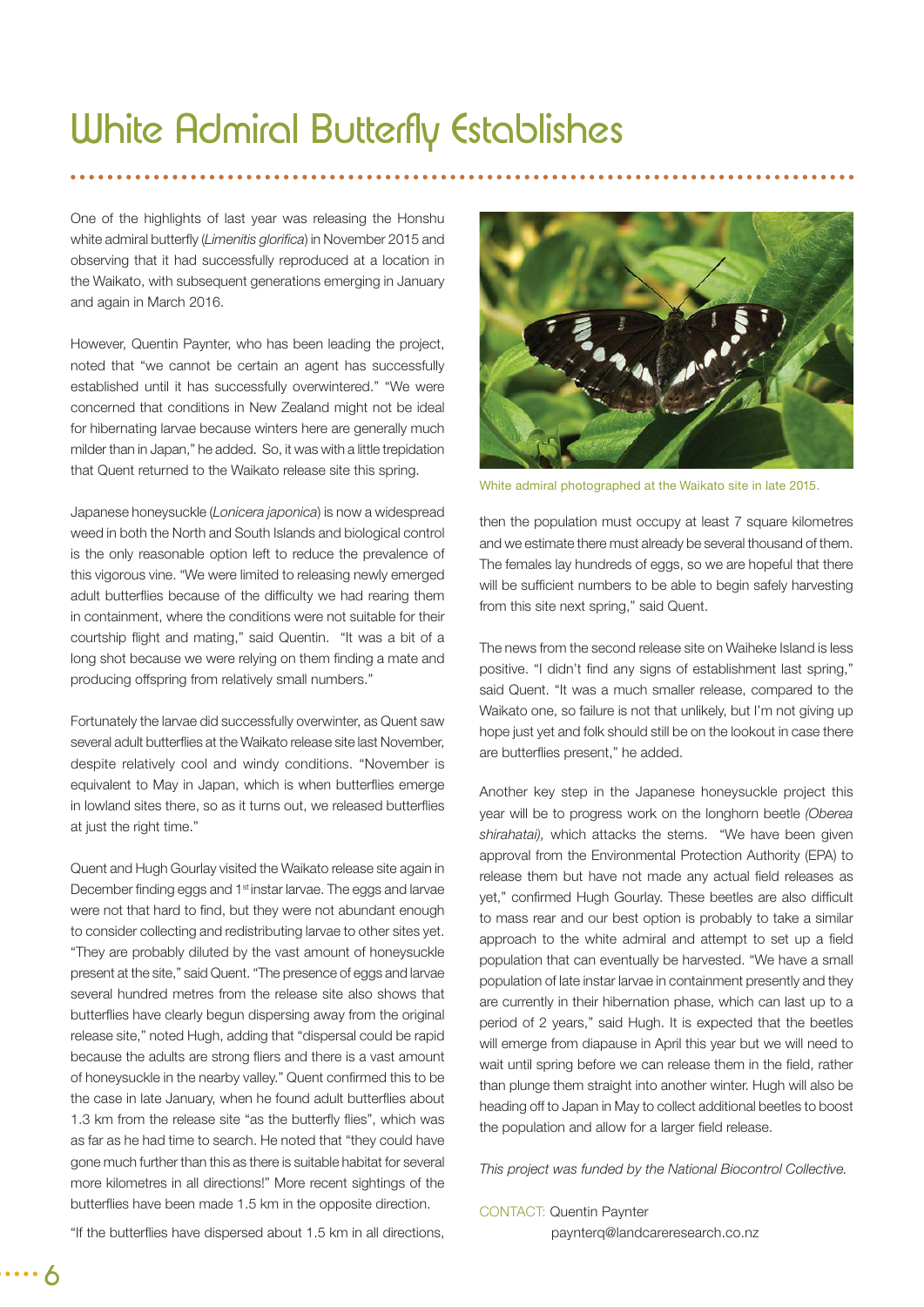## Autumn Activities

There are a few things you might want to fit in before the wind-down towards winter. We would be very interested to hear about what you find.

#### Broom gall mites (*Aceria genistae*)

- Check release sites for galls, which look like deformed lumps and range in size from 5 to 30 mm across. Very heavy galling, leading to the death of bushes, has already been observed at some sites.
- Harvesting of galls is best left until spring when predatory mites are less abundant.

#### Gall-forming agents

- Early autumn is the best time to check release sites for many gall-forming agents. If you find large numbers of galls caused by the mist flower gall fly (*Procecidochares alani*) and hieracium gall wasp (*Aulacidea subterminalis*), you could harvest mature specimens and release them at new sites.
- Do not collect galls caused by the hieracium gall midge (*Macrolabis pilosellae*) as this agent is best redistributed by moving whole plants in the spring.
- At nodding and Scotch thistle gall fly (*Urophora solstitialis* and *U. stylata*) release sites look for fluffy or odd-looking flowerheads that feel lumpy and hard when squeezed. Collect infested flowerheads and put them in an onion or wire mesh bag. At new release sites hang bags on fences, and over winter the galls will rot down, allowing adult flies to emerge in the spring.
- At Californian thistle gall fly (*Urophora cardui*) release sites look for swollen deformities on the plants. Once these galls have browned off they can be harvested and moved to new sites (where grazing animals will not be an issue) using the same technique as above.

#### Tradescantia leaf beetle (*Neolema ogloblini*)

- Check release sites, especially older ones. You may see the shiny metallic bronze adults sitting on the foliage, or the larvae, which have a distinctive protective covering over their backs. Also look for notches in the edges of leaves caused by adult feeding or leaves that have been skeletonised by larvae grazing off the green tissue. The white, star-shaped pupal cocoons may also be visible on damaged foliage.
- If you can find plenty of beetles then harvesting can begin. Aim to collect and shift 50–100 beetles. Collect the beetles either using a suction device or a small net.

#### Tradescantia stem beetle (*Lema basicostata*)

 Check release sites, especially older ones. The black knobbly adults tend to drop when disturbed, and can be difficult to see. Look for their feeding damage, which consists

#### **National Assessment Protocol**

For those taking part in the National Assessment Protocol, autumn is the appropriate time to check for establishment and/ or assess population damage levels for the species listed in the table below. You can find out more information about the protocol and instructions for each agent at: www.landcareresearch.co.nz/ publications/books/biocontrol-of-weeds-book

| <b>Target</b> | When      | Agents                            |
|---------------|-----------|-----------------------------------|
| <b>Broom</b>  | Dec-April | Broom gall mite (Aceria genistae) |
| Lantana       | March-May | Blister rust (Prospodium          |
|               |           | tuberculatum)                     |
|               |           | Leaf rust (Puccinia lantanae)     |
| Tradescantia  | Nov-April | Leaf beetle (Neolema ogloblini)   |
|               |           | Stem beetle (Lema basicostata)    |
|               |           | Tip beetle (Neolema abbreviata)   |
| Woolly        | Feb-April | Lace bug (Gargaphia decoris)      |
| nightshade    |           |                                   |

of elongated windows in the upper surfaces of leaves or sometimes whole leaves consumed. The larvae inside the stems will also be difficult to spot. Look for stems showing signs of necrosis or collapse and brown frass.

If you can find widespread damage at the site then you may be able to begin harvesting. We still need to identify the best possible method to do this. If it proves to be too difficult to collect 50–100 adults with a suction device, then another approach to try would be to remove a quantity of the damaged material and put it in a wool pack or on a tarpaulin and wedge this into tradescantia at new sites. However, to distribute tradescantia in this manner an exemption from the Ministry for Primary Industries will be required.

#### Tradescantia tip beetle (*Neolema abbreviata*)

- Check release sites, especially older ones. The adults are mostly black with yellow wing cases, and you may see them sitting about on the foliage. Look also for their feeding damage, which looks like elongated windows in the leaves, similar to the stem beetle. Larvae will also be difficult to see when they are feeding inside the tips, but brown frass may be visible. When tips are in short supply, the slug-like larvae feed externally on the leaves.
- If you can see find plenty of beetles then harvesting can begin. Aim to collect and shift 50–100 beetles. Collect the beetles using either a suction device or a small net.

#### Woolly nightshade lace bug (*Gargaphia decoris*)

- Check release sites by examining the undersides of leaves for the adults and nymphs, especially of leaves showing signs of bleaching or black spotting around the margins.
- It is probably best to leave any harvesting until spring.

#### CONTACT: Lynley Hayes

hayesl@landcareresearch.co.nz